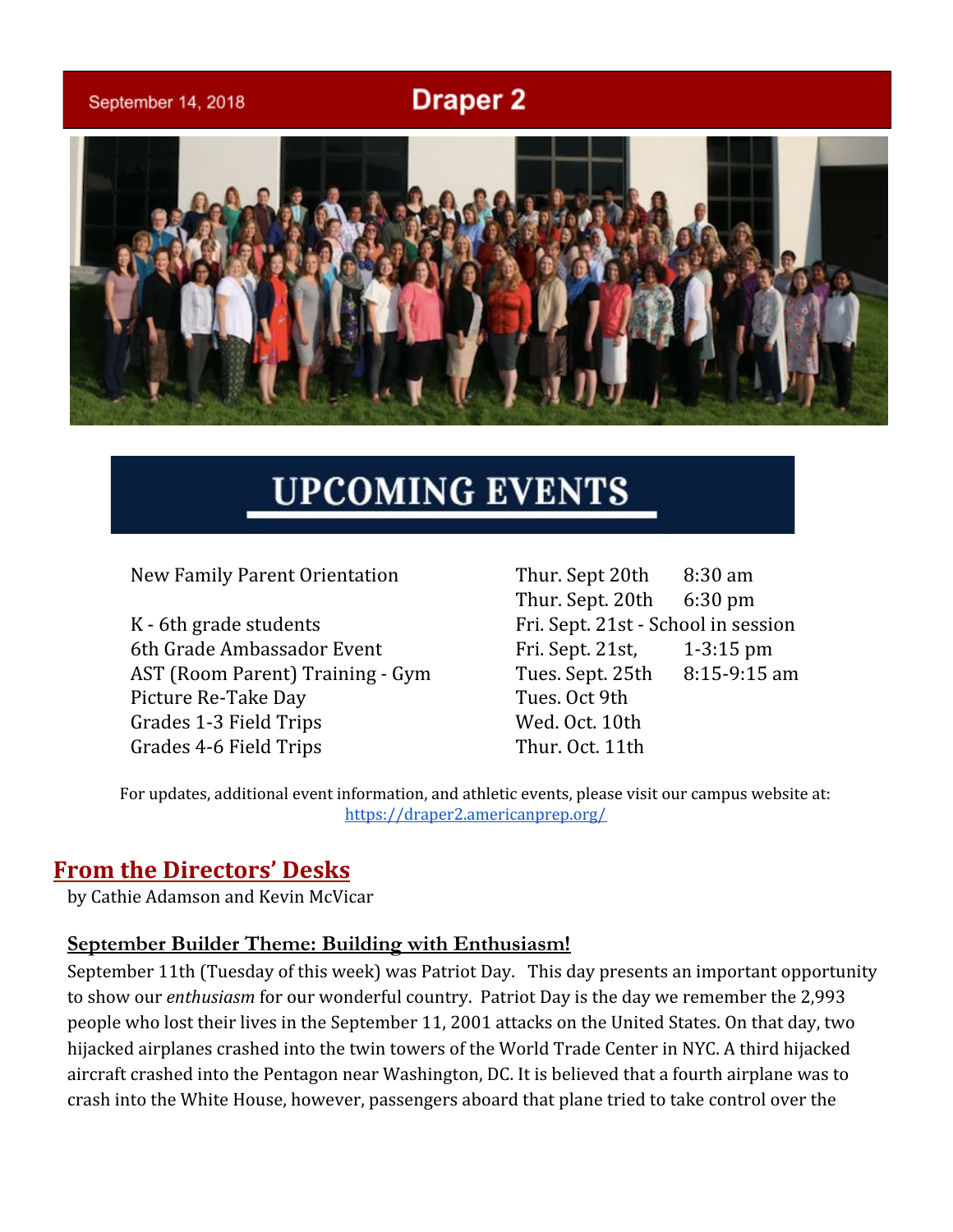

hijackers to prevent the attack. The plane ended up crashing in Pennsylvania. Innocent people lost their lives during this tragedy - many of them through heroic efforts trying to help others.

In the days, weeks and months following 9/11, the U.S. was awash with American flags as citizens mourned the incredible losses and stood shoulder-to-shoulder against terrorism. Our patriotism has pulled our country and communities through tough times and it is important that we enthusiastically keep it alive.

On December 18, 2001, President George W. Bush designated September 11th a day of remembrance and directed that our flag should be flown at half-staff at home and at all U.S. government buildings. Maybe you noticed that our school flags flew at half mast on Tuesday. Here are some things that you can do as a family to foster enthusiasm for our flag and our country as you honor Patriot Day:

· Educate your family about what happened on September 11th. You can read about it online or watch video footage.

Fly your flag at half staff on September 11th.

- · Observe a moment of silence for citizens who lost their lives in this tragedy.
- Volunteer in your community as a way to celebrate unity and service.

Visit the Healing Field on the esplanade of Sandy City Hall where there is a flag displayed for each person who lost their lives in the 9/11 attack. It is a very moving experience and takes place for about 5 days every September. <https://www.healingfield.org/utah/>.

### **New Family Parent Orientation**

Are you new to American Prep? At the beginning of every year, we host a New Parent Orientation and we invite all of our new families to come learn more about their school! We have scheduled two orientations - one during the day and one in the evening. You need only attend one of the sessions!

**New families** - please come and learn more about APA and get all of your questions answered on **Thursday, Sept. 20th at either 8:30 am or 6:30 pm** in the Draper 2 Multi-purpose room!! We are excited to see you there!!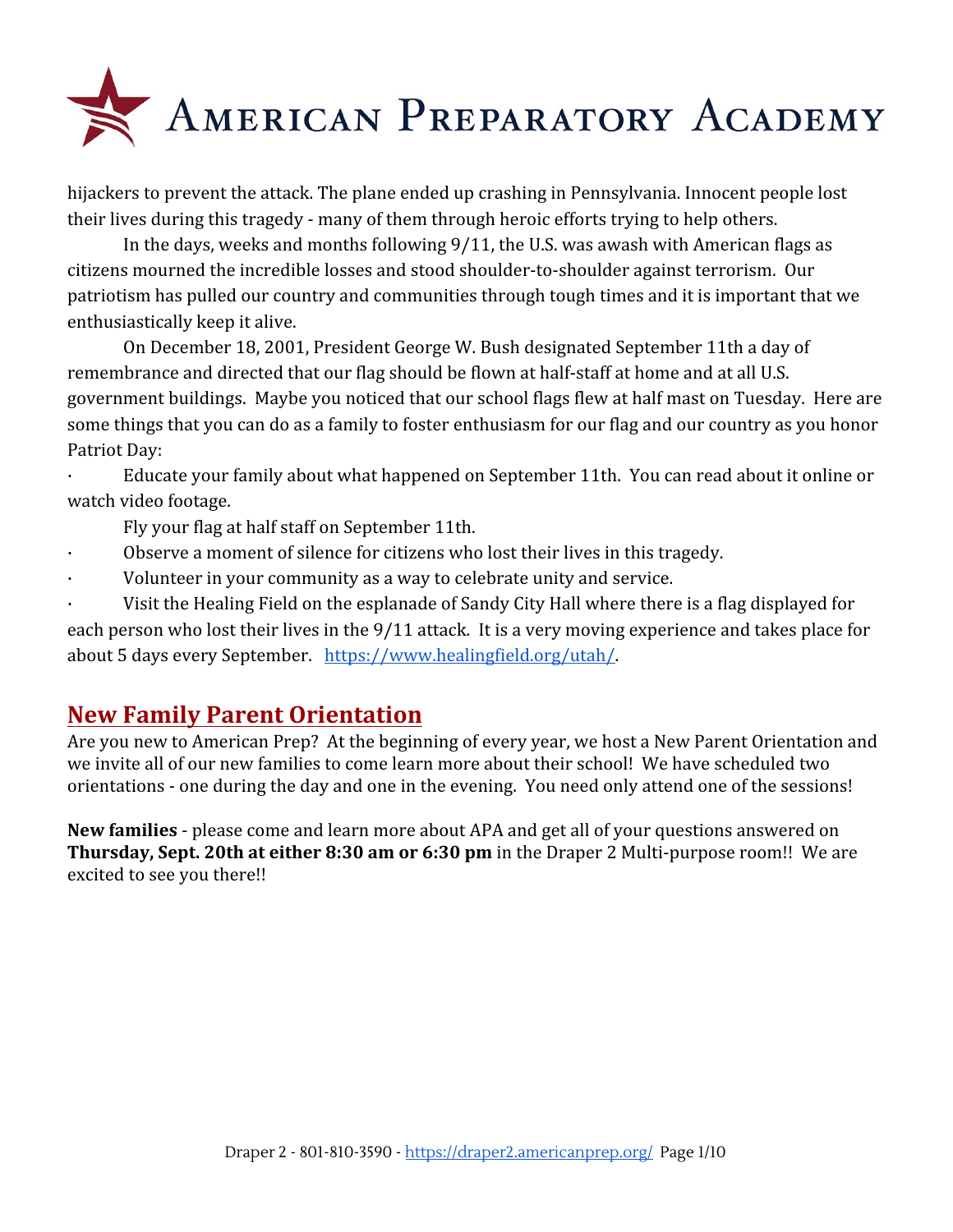

# **ALMA-Online grading Program**

The online grading program used in our Elementary school, ALMA, is now up and running. Thank you for your patience as our staff has been working hard to enter all the information needed to get it started. You should have already received an email directly from ALMA with your username and password. Please remember to check your junk mail if you didn't receive an email. If it is not there, please contact your student's homeroom teacher so we can fix any problems.

# **Field Trip Donations**

FIELD TRIPS!!! Our elementary students in grades 1-6 take two field trips per year. Kindergarten students will go to the zoo for their end-of-year field trip. Field trips are important learning experiences for our students!!

The transportation to the field trips is quite expensive. In past years we have had parent volunteer drivers because the cost of buses is about \$11.00 per student per trip. This year, we are hoping to use buses for all our field trips and we are asking parents to help us to provide this great opportunity to your child. We need your kind donation of \$11.00 per field trip (\$22.00 total for grades 1-6).

The school's foundation - American Preparatory Education Foundation - is graciously heading up the field trip donation effort this year. Please go to <https://www.americanprepfoundation.org/programs> to make your online donation. When you hit the page, scroll down to "Program Enhancement" and from the drop-down menu choose "Draper 2 Field Trips".

You may also send a check made out to APEF if you prefer.

Although we hope to receive donations of \$22.00 from every parent, we welcome donations of a greater amount to help cover where we may fall short. THANK YOU!!

# **From the Front Office**

Hello Families! We are grateful to the VOLUNTEERS who have helped us in our front office! So far, we have about 4 out of the 20 weekly volunteer slots filled. WE NEED VOLUNTEERS IN THE FRONT OFFICE TO SERVE YOUR WONDERFUL STUDENTS! Please sign up and come help us! Here is the link to sign up: <https://www.signupgenius.com/go/20f0544adac2ba1f58-american>

#### **Parking**

If you need to come into the school during the school day, please park in the VISITOR parking spots. They are painted with white paint. Please do not park in any of the numbered spots, as those are reserved for staff parking. Thank you!

#### **Pledge of Allegiance and National Anthem**

If you are entering our building, or in the building somewhere, and we are underway with either the Pledge of Allegiance or National Anthem, please stop and respectfully participate! The front office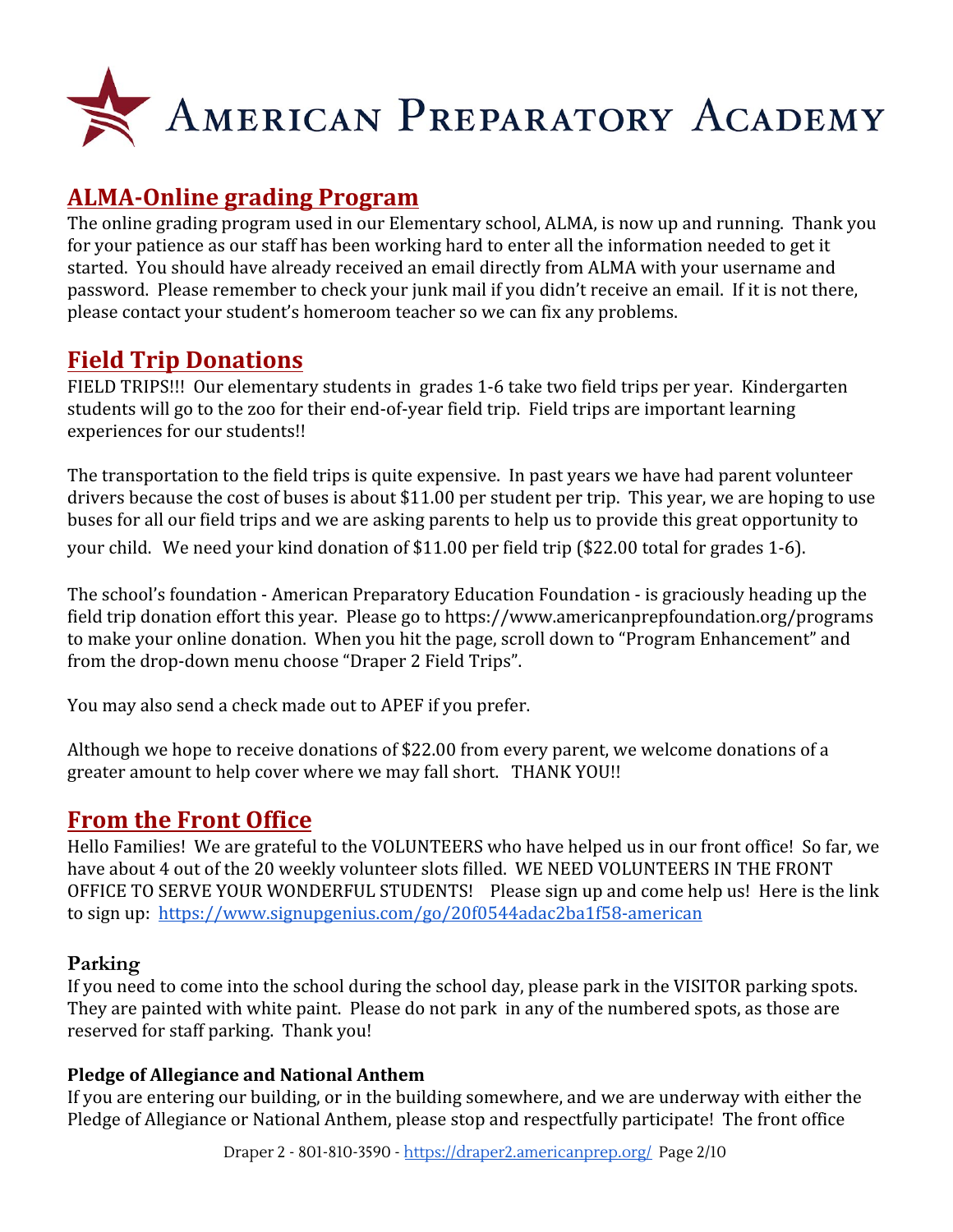

takes this very seriously and we will stop what we are doing to participate in both. We think this is a FANTASTIC way to start the day.

#### **Parent Messages to Students**

Although we would love to be able to get personal messages from parents to students during the school day, it is not possible for us to consistently do this. As you know, our students are on the move all day long! Students are going from the classroom to groups classes to specials (music, art, PE) and recess. Did you know our students have at least 10-15 transitions every day? Finding a student to pass along a message is quite a feat! So with only 2 secretaries in the office to serve our parents and guests and students who are ill, we really are not in a position to leave the office to run messages to students. *Please communicate any message that needs to get to your student with the homeroom teacher via email the night before (preferably) or first thing in the morning.*

#### **Attendance**

OOPS!!! It was brought to our attention that the attendance email address we shared in last week's newsletter was incorrect. *The correct email for absent students is [d2attendance@apamail.org](mailto:d2attendance@apamail.org).* Reporting your student absent is a TWO step process:

- 1. Email *[d2attendance@apamail.org](mailto:d2attendance@apamail.org)* and include your child's name, grade and teacher's name, **OR** call the front office at 801-810-3590, select the attendance option and leave a message with the same information (student name, grade and teacher's name) by 9:30 am each day your child is absent, **AND**
- 2. Email your student's homeroom teacher.

Thank you so much for your patience as we get things going here at APA! We are learning so much and our processes are improving each day. We hope to see lots of volunteers helping us in the office very soon! We look forward to meeting you.

#### **Afternoon Pick-Up**

THANK YOU to all the families who switched their curb assignment to help balance the traffic flow! As traffic is flowing well now, we don't plan any further curb adjustments for our purposes. If you need or want a pickup change, please contact us at the school office.

If an adjustment needs to be made to your regular pick-up time, please communicate that **DIRECTLY** to your child's teacher. (For example, if your sister is picking up your kids just this once, and needs them to go to curb B instead of D, email your student's teacher by 9:00 am).

#### *\*\*Spirit Wear*

We will eventually have a full spirit wear store at our campus, but right now we have just a handful of sizes and styles of Spirit Wear to purchase at the office. If you would like to purchase Spirit Wear, your best bet is to purchase it directly from our website: <https://www.americanprep.org/store/>

#### *\*\*Health Updates*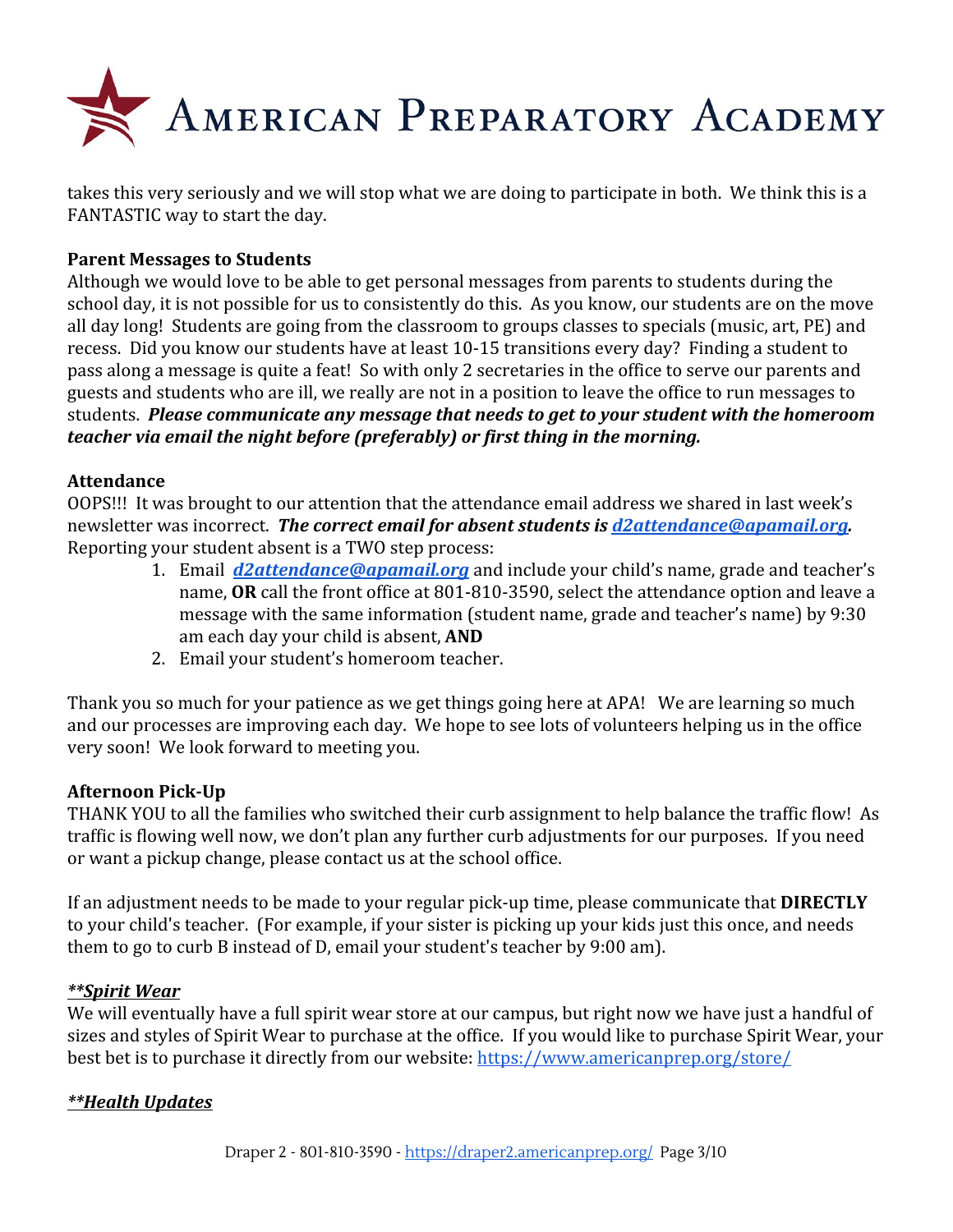

We've had lots (and lots and LOTS) of Kiddos come to the office with some type of sickness or another. If your student visits us here, we'll start by taking their temperature. If the temperature reads 99 or higher, we'll call you so you can decide how you'd like to proceed. If the temperature is in a normal range, we'll let your Kiddo rest here for a spell, to see if that helps. If there is no vomiting, fever, or other telling symptoms, we'll encourage your student to go back to class.

#### *\*\*LOST + FOUND*

So, so, so many lost things have been found! Water bottles, lunchboxes, glasses, hoodies, and even an umbrella are waiting to be claimed by their owners. Please make time to come look through these treasures before we donate them to charity!

McKinley Carman Draper 2 Secretary 801-810-3590 ext.5

### **Family Support Organization**

Dear Parents,

As your D2 and D3 Family-School Organization (FSO) Directors, we would like to thank everyone who helped to make this year's Fall Festival a success! We truly appreciate each and every volunteer and all of those who donated to the student government bake sale. The bake sale was a huge success this year! We also appreciate all of the staff at APA who helped us leading up to the festival and all those who helped us that night. We couldn't have done it without you.

Last but not least, thank you to everyone who came out to the Festival and supported the FSO and different groups from D2 and D3. We hope that everyone who came enjoyed the night's festivities. The administration would like to put some pictures up on the website, so if you took pictures that you are willing to share, please email Nicole Harman at nharman@apamail.org. Thank you,

Nicole Harman & Kelly Bible

**As you know, every family is asked to contribute 20 volunteer hours each school year.** Have you considered where you would like to spend those hours? We appreciate those that have signed up to help in their child's classroom! But did you know that there are many needs in the school besides in the classroom? The FSO will have quite a few opportunities in the next few months to serve our staff and students. Opportunities include:

- Front Office Volunteers
- Sorting Box Tops
- Book Fair
- Reading University Store
- Parent-Teacher Conference Dinner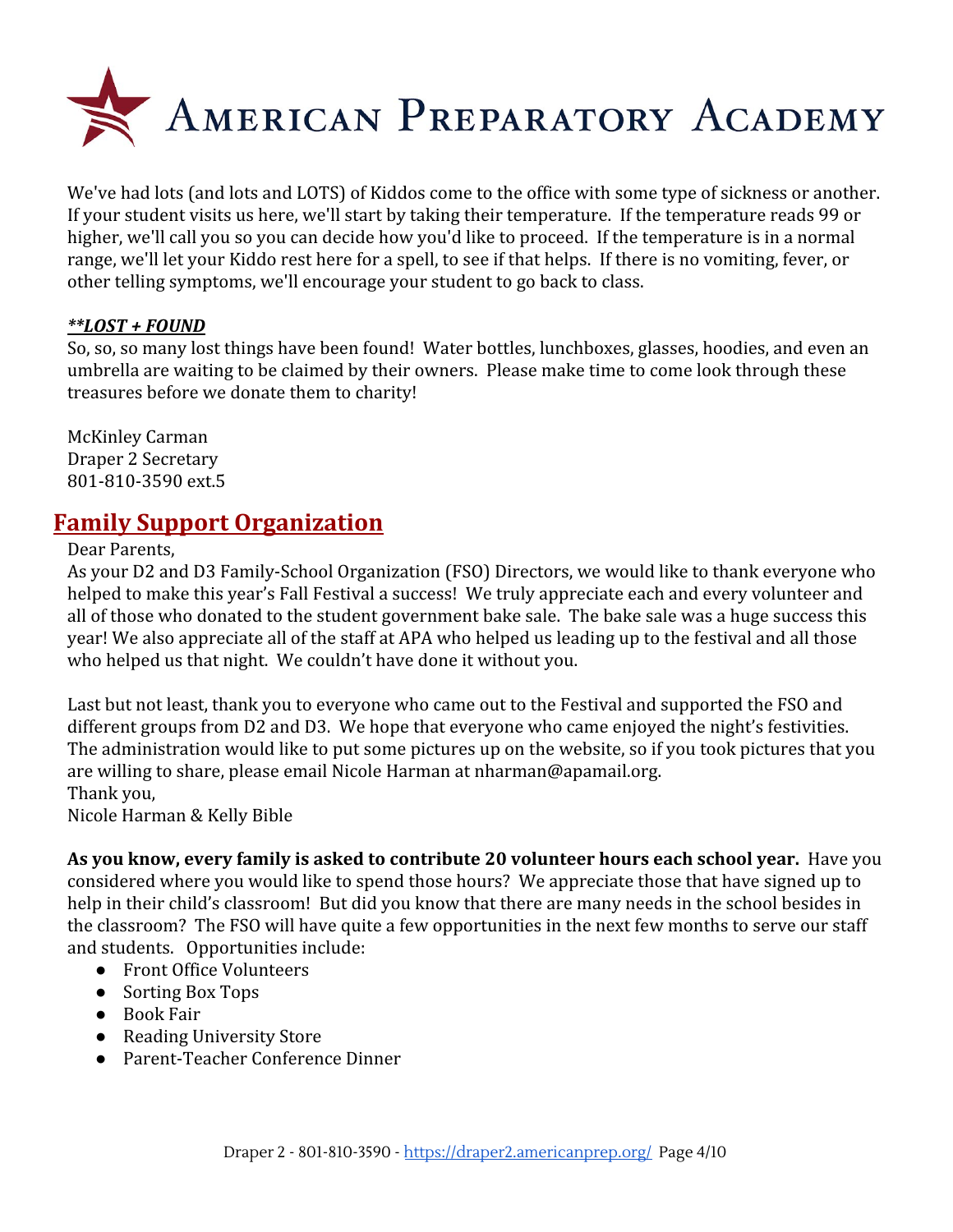

The process for volunteering is simple!! Just watch for sign-ups for the different events in the newsletter or via email. Then follow the link to sign up! It is EASY!!

We also TRACK parent volunteer hours. There are 2 ways you can track your hours:

- 1. Write them with a permanent marker or pen on your weekly communication envelope OR
- 2. Email them to **[volunteerdraper2@apamail.org](mailto:volunteerdraper2@apamail.org)**

When you reach 20 hours of volunteer service, you will receive a Volunteer Pin!

#### **If you have volunteer hours, please record them or email your hours to [volunteerdraper2@apamail.org](mailto:volunteerdraper2@apamail.org)**

If you have any questions regarding the FSO and how you can help, please send an email to nharman@apamail.org.

Thanks again! Nicole Harman

### **\*\*School Lunch**

We hope you and your students are enjoying our school lunch program! This is a reminder to order meals for September. If you have not already ordered meals, please follow this link and place your order. <https://apalunch.h1.hotlunchonline.net/>

All orders must be placed 48 hours in advance (example: lunches for Tuesday must be ordered by Sunday). If you need help ordering lunch, our school lunch workers are available at Draper 2 from 9:30 a.m. until 10:30 a.m., and then from 12 Noon to 1 p.m. every day. You can also email [lunch@apamail.org](mailto:lunch@apamail.org).

[To view the August/September lunch menu, please click here.](https://draper3.americanprep.org/wp-content/uploads/sites/276/2018/08/Menu-Aug-Sept-2018.pdf)

# **\*\*Uniforms**

Most of our students are doing an AMAZING job coming in the proper uniform each and every day! However, we do have a few students who continue to wear their uniform incorrectly. Please watch the following infractions –

- Skirts too short Girls' skirts should come to the TOP of their knees when standing or sitting. If it doesn't, the skirt is too short.
- Shirts not tucked into pants/no ties Boys should have their shirts tucked into their pants, not just rolled up under their vests. Ties should be worn Monday through Thursday for boys 4-6.
- Shoes for our K-3 students should be white, black, or brown ONLY with NO other colors on the shoes or shoelaces. If we can see your shoes walking down the hall before we see your cute face, your shoes are distracting and unacceptable.
- Bracelets Only one bracelet on a student's wrist at a time.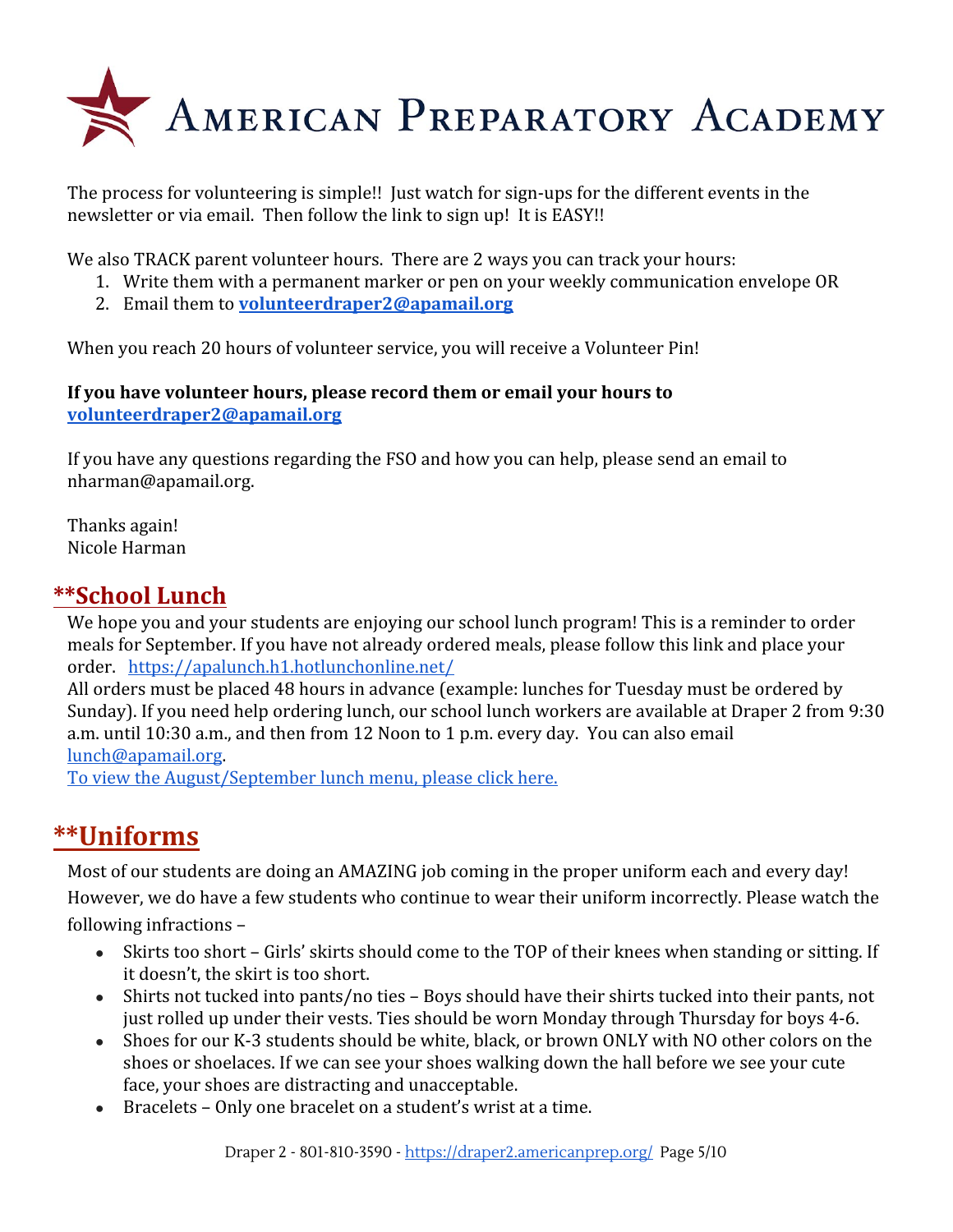

- Hair pieces Non distracting pieces may be worn.
- Blue over white If your student is wearing a white shirt, they must ALWAYS wear a blue vest or cardigan over it. This goes for Friday dress as well if your student chooses to wear a white shirt instead of a polo shirt. Cardigans MUST stay buttoned even if you are wearing a white shirt under it.
- Tights/leggings Leggings or pants may be worn under skirts, but they must be black or navy-blue and full-length. Stockings must come to the bottom of the leggings.
- Undergarments (t-shirts etc.) May be long or short sleeve and must be plain white (no lace or patterns). Undershirts may be navy-blue if worn under navy-blue polo shirts.

### **\*Substitutes needed!**

#### Need for Substitute Teachers!

We are in need of substitute teachers! Please consider becoming a substitute for us! Or, if you have friends, relatives or neighbors who are looking for a WONDERFUL part-time job, this may just be it! Here is more information about our substitutes and their duties:

Elementary Substitutes: Don't worry, you won't be put in charge of a classroom! Our staffing model allows us to have our Instructors step in and substitute for the teachers when they are absent, so our substitutes are really "assistant" teachers, helping out the Instructor as they teach the class. This is a really great opportunity for parents and others to be in the school and to make a BIG difference! Being an elementary substitute is VERY FUN! Please email Cathie Adamson [cadamson@apamail.org](mailto:cadamson@apamail.org) or call 801-810-3590 and we will answer any questions you may have!

Secondary Substitutes: For grades 7-12, you will be in a classroom with students, following a substitute plan left by the classroom teacher. Our students are respectful and fun to be around! You will love it!! Please email Carole Hollinger [carole.hollinger@apamail.org](mailto:carole.hollinger@apamail.org) or call 385-434-2000 ext.1008 and we will answer all of your questions!!

Our substitute teacher pay is very competitive! HS Diploma/GED \$80 per day Associates Degree \$85 per day Bachelors Degree \$90 per day

Please email or call Cathie Adamson [cadamson@apamail.org](mailto:cadamson@apamail.org) if you are interested, or go directly to our website at<https://www.americanprep.org/careers/>and apply!!

# **Assembly Etiquette**

At American Prep, we have many different assemblies for various events and weekly student "Show What You Know" assemblies. At these assemblies we ask everyone to observe the following protocols: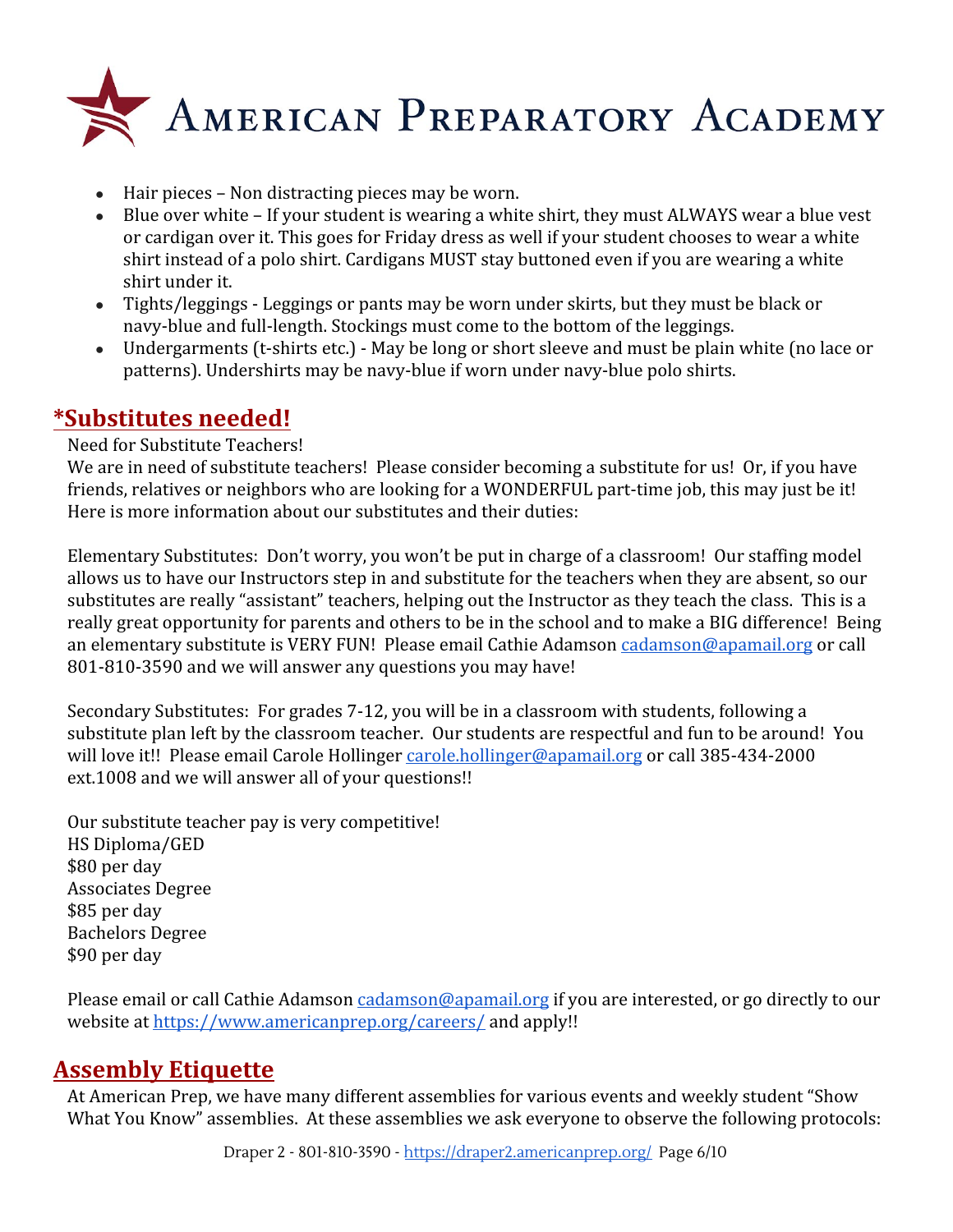

- Please always find a seat. We do not want any guests standing during an assembly.
- Please stay for the entire program. It is not good manners to get up and leave in the middle of an assembly. Please just plan on spending the extra time in the assembly if coming to see your student.
- When the Pledge and National Anthem start, please stop and pause where you are and participate by being respectful, reciting the Pledge and singing along with the National Anthem. Please do not try and enter the room during this time, just stay in the lobby or outside the door.

### **Character Development**

by Mandy Brown

Our 5th Grade "Welcome Aboard the APA FriendSHIP" was a great success! Students were able to practice and master very important skills about being a true friend. Some of the lessons taught in this event included how to write a thank-you note, the way to meet and greet others, how to navigate a reception line and the keys to asking intelligent questions. A big "thanks" to all of our amazing parent volunteers! These events would not be possible without you! Please ask your 5th grader to share what they learned with you!

REMINDER! We want to collect more stories of service! Please let us know about YOUR CHILD serving an elderly neighbor, volunteering with their sports team to clean up a park, going as a family to walk dogs at the Humane Society, etc. Send your stories and photos to mandy.brown@apamail.org to be featured all month long on our Builder Bulletin Board (located in the kindergarten/first grade hall).

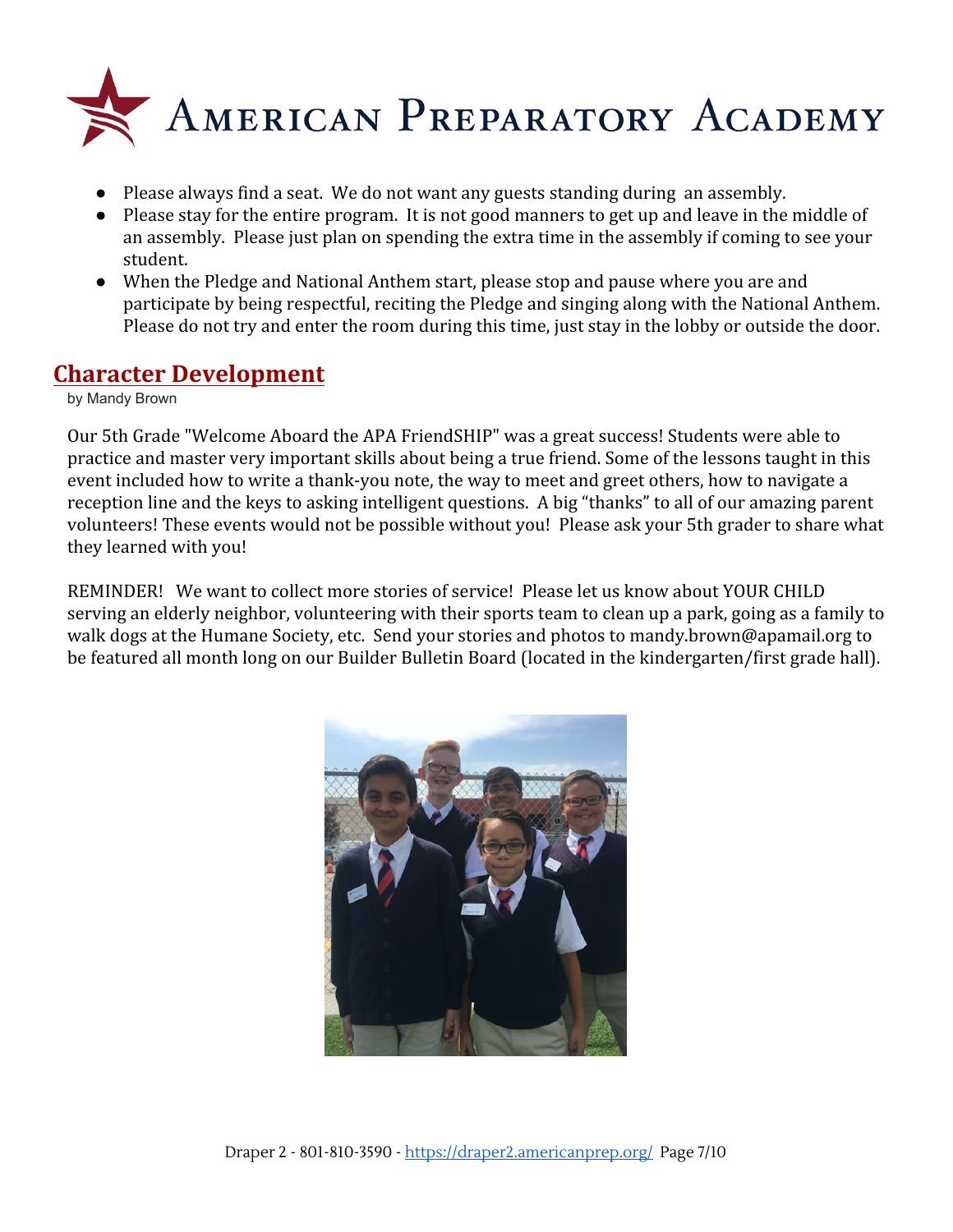

# **School-to-Parent Communication**

A weekly newsletter from the Administrative Director will be emailed to American Prep families. Additionally, there will be a weekly communication envelope sent home with the youngest student of each family which will contain a paper copy of our newsletter, additional flyers and other paper materials. This envelope will go home with students on Thursdays or Fridays. The newsletter will contain notification of important dates and events, as well as pertinent school news and information. **Please return the Communication Envelope with your student the following Monday, signing**

**that you have received it.**

# **\*After-School Activities**

**Learning Through Robotics** Grades 1-2 Wed., 2:30-3:30 pm, 2nd Floor Art Room #233 Grades 3-6 Thur., 2:30-3:30 pm, 2nd Floor Art Room #233 <http://www.roboticstem.com/sign-up/>

**Art Haven Classes** start Sept. 19th-Wed., 2:30-3:45 pm <https://campscui.active.com/orgs/ArtHaven#/selectSessions/2494903/filter/session=40003702>

**Excel Music**-Thursdays Beginning Choir, 2:30-3:20/Audition Choir, 2:30-4:00, Choir Room [excelmusicacademy1@gmail.com](mailto:excelmusicacademy1@gmail.com) Cyndi Bowen 801-637-2748

**Chess Club** Parent Volunteer Meeting, Monday, Sept 17th, 3:45-4:30 pm, 1st Floor Art Room #103

**LEGO Club** needs more parent volunteers before they can get started. Thanks to Tammy Shumway and Jenny Hernandez who have already signed up. If you would like to assist with these clubs so they can get started, please go to the following links!

LEGO Club[:https://www.signupgenius.com/go/20f0a45aea828aafc1-lego](https://www.signupgenius.com/go/20f0a45aea828aafc1-lego)

# **Picture Day**

Thanks to Bell Photo for all their work this week getting pictures of our students. It will take them a few weeks to color balance and spruce up each individual student picture.

● **If you pre-ordered a package it will be delivered to the school**.